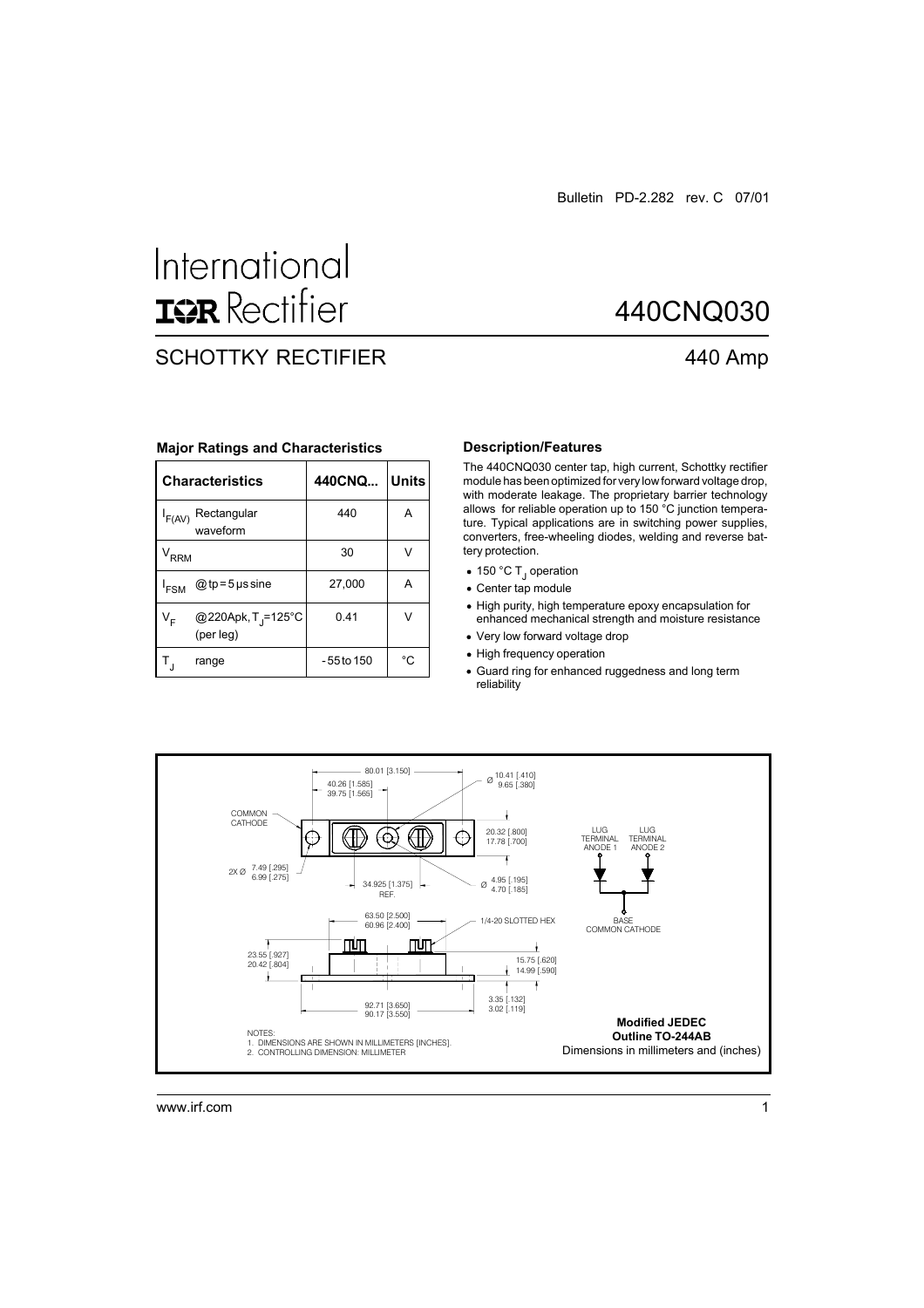#### 440CNQ030 Series

#### Bulletin PD-2.282 rev. C 07/01

# International **IGR** Rectifier

### Voltage Ratings

| Part number                                            | 440CNQ030 |
|--------------------------------------------------------|-----------|
| Max. DC Reverse Voltage (V)                            | 30        |
| V <sub>RWM</sub> Max. Working Peak Reverse Voltage (V) |           |

### Absolute Maximum Ratings

|          | Parameters                                   | 440CNQ Units |    | Conditions                                                                                                             |                                                |  |
|----------|----------------------------------------------|--------------|----|------------------------------------------------------------------------------------------------------------------------|------------------------------------------------|--|
| F(AV)    | Max. Average Forward Current                 | 440          | A  | 50% duty cycle $@T_c = 115 °C$ , rectangular wave form                                                                 |                                                |  |
|          | *See Fig. 5                                  |              |    |                                                                                                                        |                                                |  |
| 'FSM     | Max. Peak One Cycle Non-Repetitive           | 27,000       | A  | 5µs Sine or 3µs Rect. pulse                                                                                            | Following any rated<br>load condition and with |  |
|          | Surge Current (Per Leg) * See Fig. 7         | 3000         |    | 10ms Sine or 6ms Rect. pulse rated V <sub>RRM</sub> applied                                                            |                                                |  |
| $E_{AS}$ | Non-Repetitive Avalanche Energy<br>(Per Leg) | 198          | mJ | T <sub>1</sub> = 25 °C, $I_{AS}$ = 44 Amps, L = 0.20 mH                                                                |                                                |  |
| 'AR      | Repetitive Avalanche Current<br>(Per Leg)    | 44           | A  | Current decaying linearly to zero in 1 usec<br>Frequency limited by T <sub>1</sub> max. $V_a = 1.5 \times V_p$ typical |                                                |  |

## Electrical Specifications

| <b>Parameters</b> |                                               | 440CNQ | Units     | Conditions                                                             |                     |  |
|-------------------|-----------------------------------------------|--------|-----------|------------------------------------------------------------------------|---------------------|--|
| $V_{FM}$          | Max. Forward Voltage Drop                     | 0.50   | v         | @ 220A                                                                 | $T_i = 25 °C$       |  |
|                   | (Per Leg) * See Fig. 1<br>(1)                 | 0.60   | V         | @ 440A                                                                 |                     |  |
|                   |                                               | 0.41   | V         | @ 220A                                                                 |                     |  |
|                   |                                               | 0.52   | V         | @ 440A                                                                 | $T_{1}$ = 125 °C    |  |
| 'RM               | Max. Reverse Leakage Current                  | 20     | mA        | $T = 25 °C$                                                            | $V_p$ = rated $V_p$ |  |
|                   | (Per Leg) * See Fig. 2<br>(1)                 | 1120   | mA        | $T_{1}$ = 125 °C                                                       |                     |  |
| $C_{+}$           | Max. Junction Capacitance (Per Leg)           | 14,800 | pF        | $V_{\rm p}$ = 5 $V_{\rm DC}$ , (test signal range 100Khz to 1Mhz) 25°C |                     |  |
| $L_{\rm S}$       | Typical Series Inductance (Per Leg)           | 5.0    | nН        | From top of terminal hole to mounting plane                            |                     |  |
| dv/dt             | Max. Voltage Rate of Change<br>(Rated $V_p$ ) | 10000  | $V/\mu s$ |                                                                        |                     |  |

### Thermal-Mechanical Specifications

(1) Pulse Width < 300µs, Duty Cycle <2%

|                  | Parameters                                                |      | 440CNQ          | Units         | Conditions                           |
|------------------|-----------------------------------------------------------|------|-----------------|---------------|--------------------------------------|
| $T_{\rm J}$      | Max. Junction Temperature Range                           |      | $-55$ to 150    | °C            |                                      |
| $T_{\text{stg}}$ | Max. Storage Temperature Range                            |      | $-55$ to 150    | °C            |                                      |
| $R_{thJC}$       | Max. Thermal Resistance Junction<br>to Case (Per Leg)     |      | 0.20            | $\degree$ C/W | DC operation<br>*See Fig. 4          |
| $R_{thJC}$       | Max. Thermal Resistance Junction<br>to Case (Per Package) |      | 0.10            | °C/W          | DC operation                         |
| $R_{thCS}$       | Typical Thermal Resistance, Case<br>to Heatsink           |      | 0.10            | $\degree$ C/W | Mounting surface, smooth and greased |
| wt               | Approximate Weight                                        |      | 79(2.80)        | $g$ (oz.)     |                                      |
| T                | <b>Mounting Torque</b>                                    | Min. | 24(20)          |               |                                      |
|                  |                                                           | Max. | 35(30)          | Kg-cm         |                                      |
|                  | Mounting Torque Center Hole                               | Typ. | 13.5(12)        | $(lbf-in)$    |                                      |
|                  | <b>Terminal Torque</b>                                    | Min. | 35(30)          |               |                                      |
|                  |                                                           | Max. | 46(40)          |               |                                      |
|                  | Case Style                                                |      | <b>TO-244AB</b> |               | Modified JEDEC                       |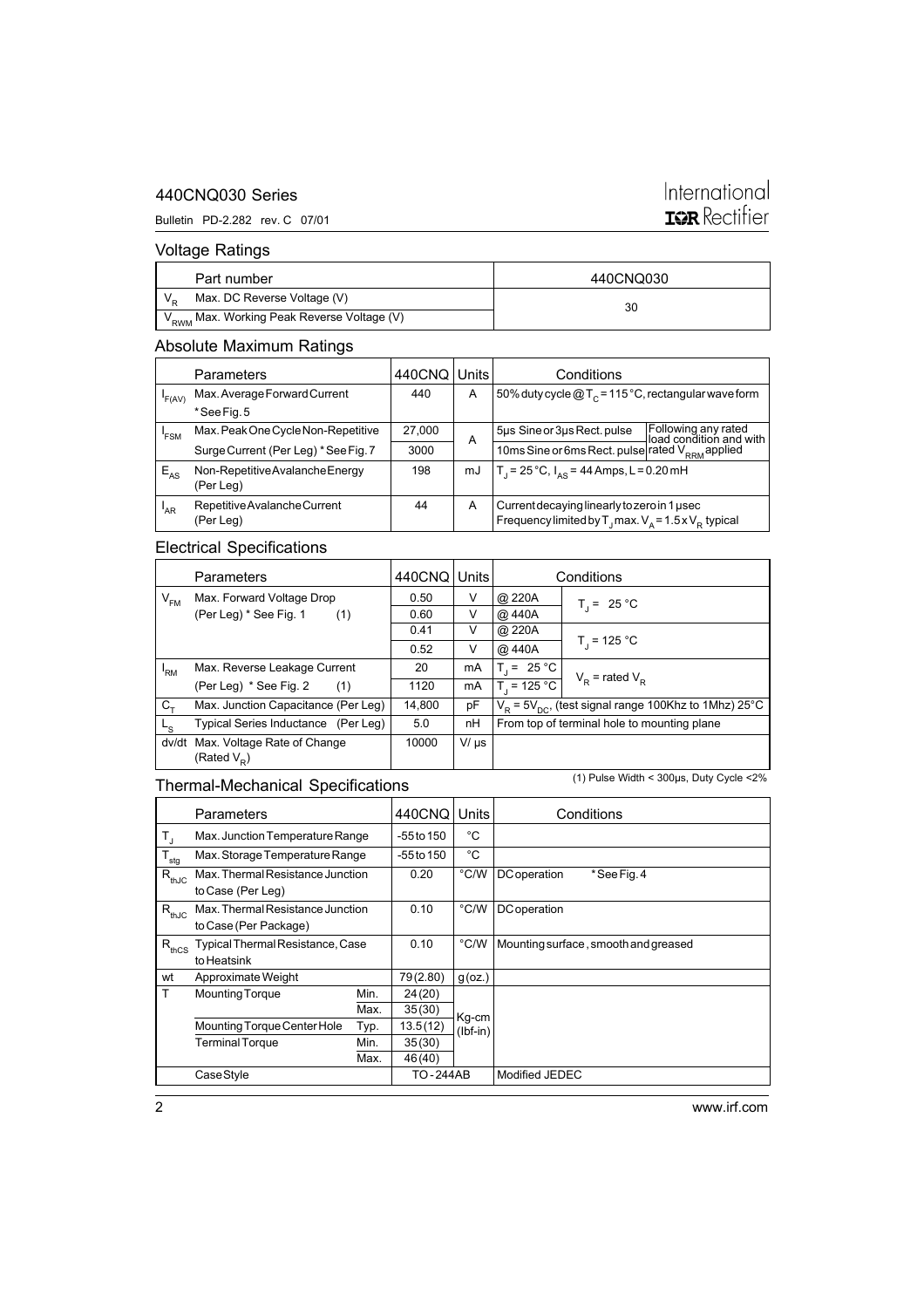## International **ISR** Rectifier

#### 440CNQ030 Series



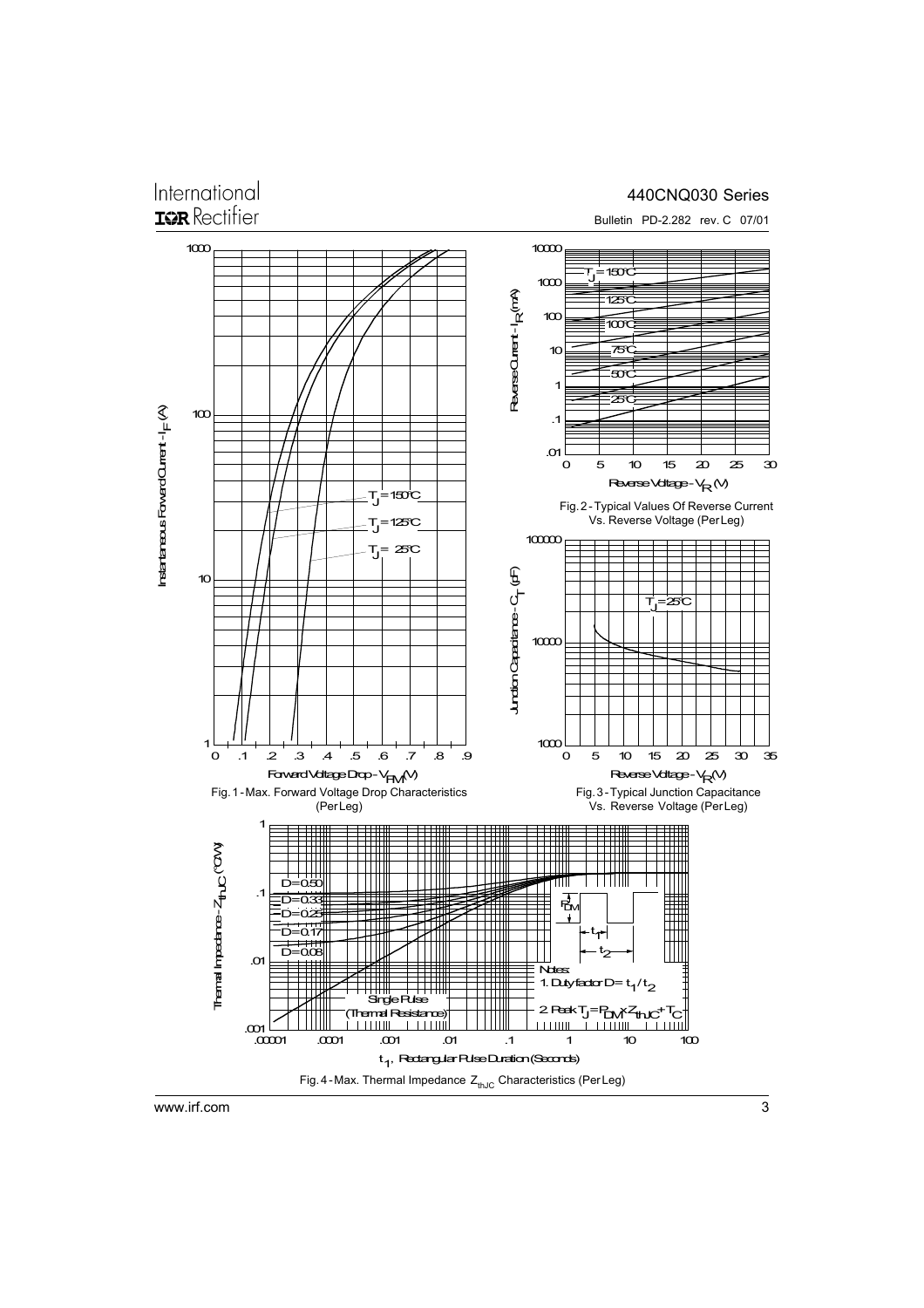